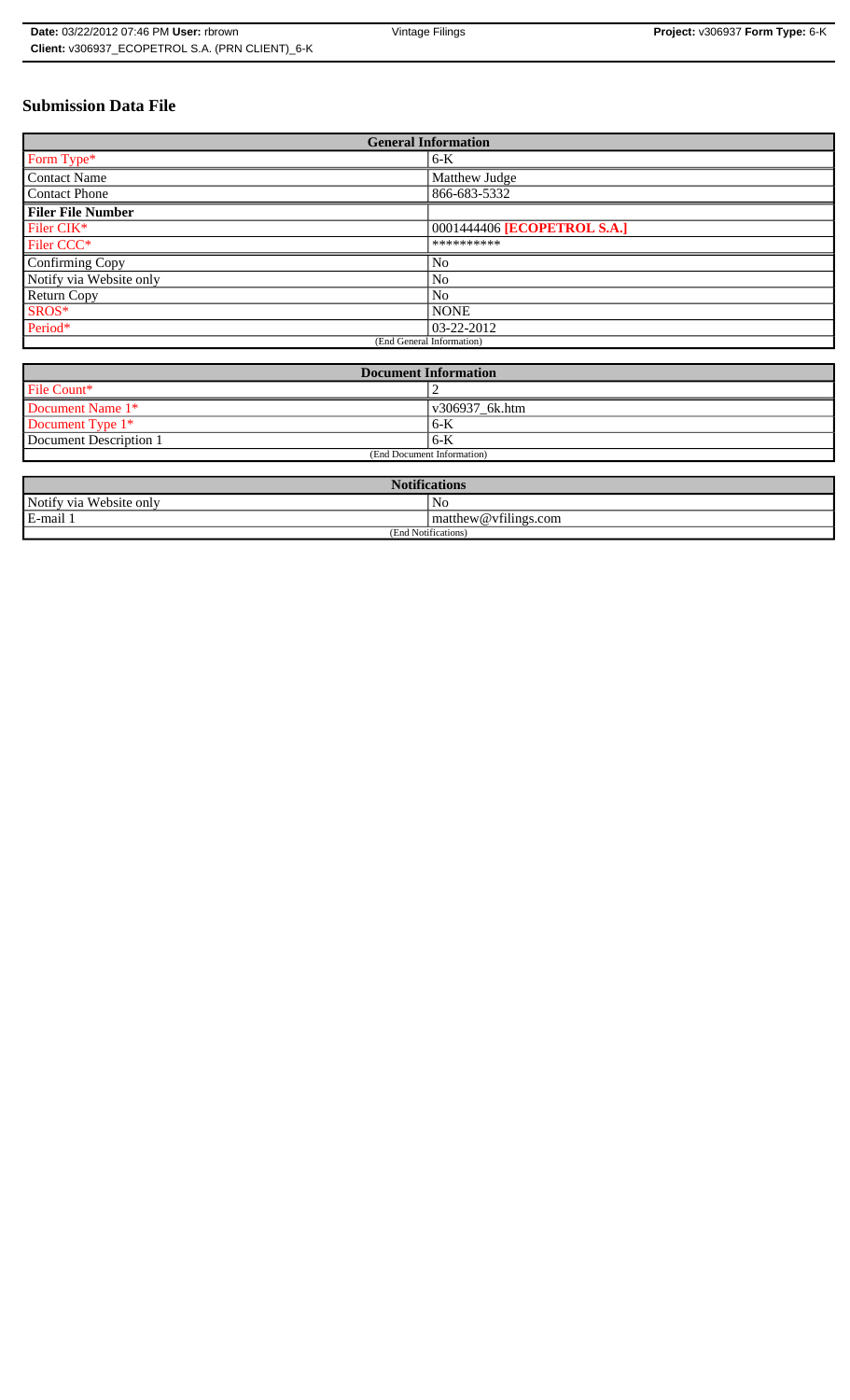#### **SECURITIES AND EXCHANGE COMMISSION Washington, D.C. 20549**  $\overline{a}$

#### **FORM 6-K REPORT OF FOREIGN PRIVATE ISSUER PURSUANT TO RULE 13a-16 OR 15d-16 OF THE SECURITIES EXCHANGE ACT OF 1934**

March 2012

 $\overline{\phantom{a}}$ 

 $\overline{a}$ 

 $\overline{a}$ 

Commission File Number: 333-153452

**ECOPETROL S.A.**

*(Exact name of registrant as specified in its Charter)*  $\overline{a}$ 

Carrera 7 No. 37 – 69 BOGOTA – COLOMBIA *(Address of registrant's principal executive offices)*

Indicate by check mark whether the registrant files or will file annual reports under cover Form 20-F or Form 40-F.

Form 20-F  $\boxtimes$  Form 40-F  $\Box$ 

Indicate by check mark if the registrant is submitting the Form 6-K in paper as permitted by Regulation S-T Rule 101(b)(1):

Yes □ No ⊠

Indicate by check mark if the registrant is submitting the Form 6-K in paper as permitted by Regulation S-T Rule 101(b)(7):

Yes □ No ⊠

Indicate by check mark whether by furnishing the information contained in this Form, the registrant is also thereby furnishing the information to the Commission pursuant to Rule 12g3-2(b) under the Securities Exchange Act of 1934.

Yes □ No ⊠

If "Yes" is marked, indicate below the file number assigned to the registrant in connection with Rule  $12g3-2(b)$ : 82- $N/A$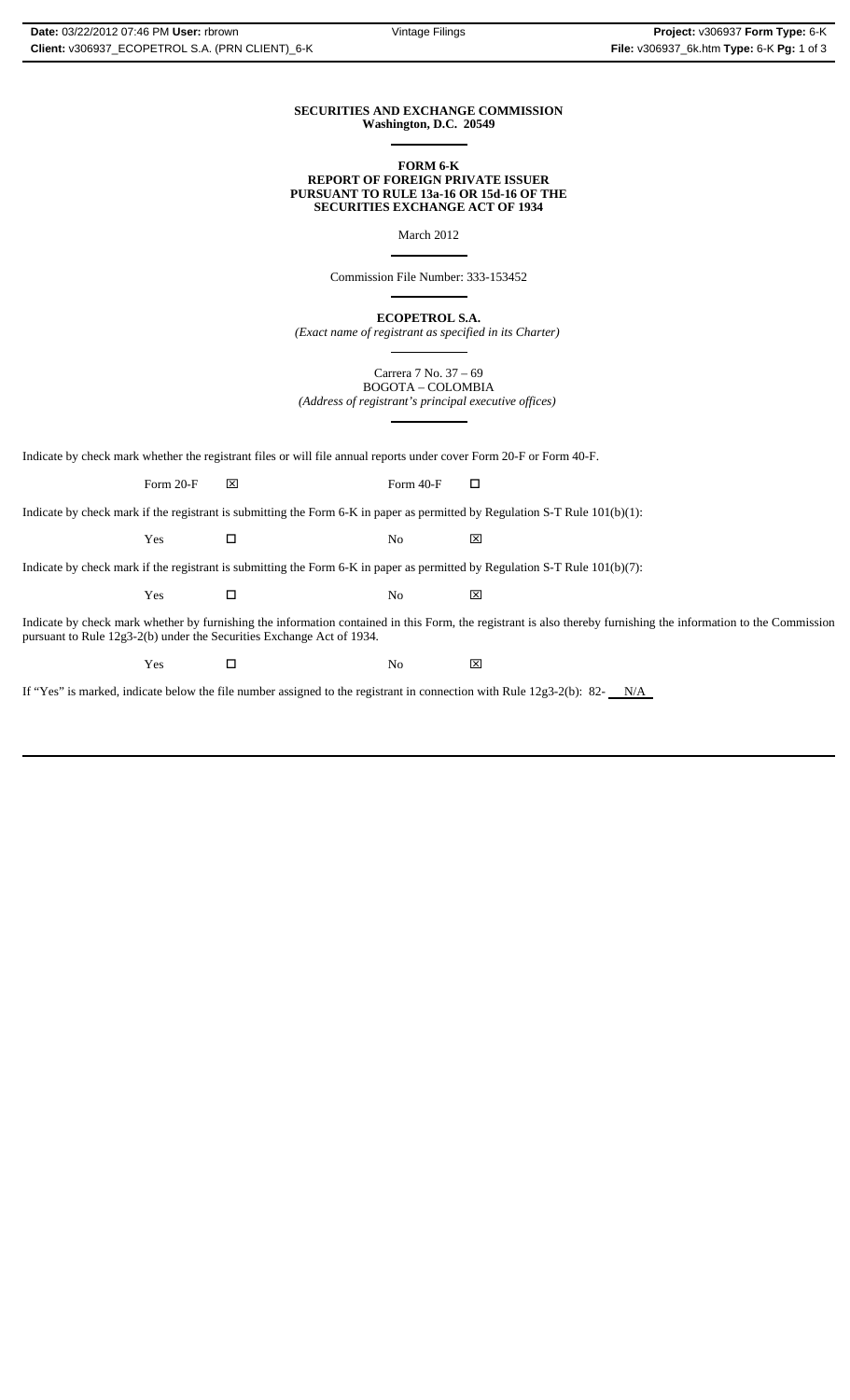

## **Decisions of the General Meeting of Shareholders of Ecopetrol S.A.**

#### **External Auditor for fiscal year 2012**

Ecopetrol S.A. (BVC: ECOPETROL; NYSE: EC; TSX: ECP) reported today that the General Meeting of Shareholders in its ordinary session appointed KPMG LTDA. as the External Auditor of Ecopetrol S.A. for fiscal year 2012.

## **Bogota, Colombia – March 22, 2012**

*Ecopetrol is Colombia's largest integrated oil & gas company, where it accounts for 60% of total production. It is one of the top 40 oil companies in the world and the fourth largest oil company in Latin America. The Company is also involved in exploration and production activities in Brazil, Peru and the United States Gulf Coast, and owns the main refineries in Colombia, most of the network of oil and multiple purpose pipelines in the country, petrochemical plants, and is entering into the biofuels business.*

#### **Contact us for any additional information:**

**Investor Relations Alejandro Giraldo** Phone: +571-234-5190 Email: investors@ecopetrol.com.co

**Media Relations (Colombia) Mauricio Téllez** Phone: + 571-2345377 Fax: +571-2344480 Email: mtellez@ecopetrol.com.co

Website: www.ecopetrol.com.co

*This release contains forward-looking statements relating to the prospects of the business, estimates for operating and financial results, and those related to growth prospects of Ecopetrol. These are merely projections and, as such, are based exclusively on the expectations of management concerning the future of the business and its continued access to capital to fund the Company's business plan. Such forward-looking statements depend, substantially, on changes in market conditions, government regulations, competitive pressures, the performance of the Colombian economy and the industry, among other factors; therefore, they are subject to change without prior notice.*